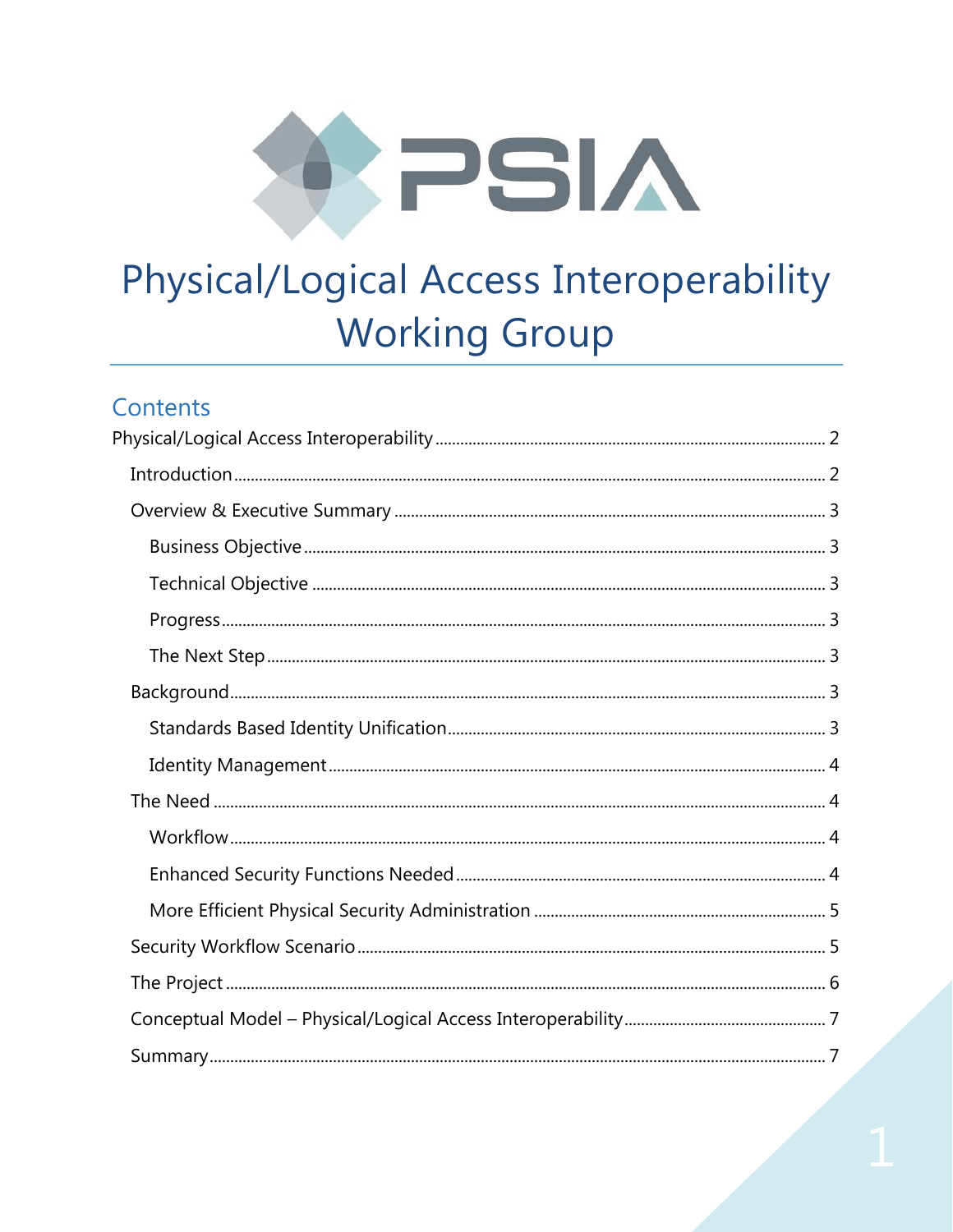# <span id="page-1-0"></span>Physical/Logical Access Interoperability

## <span id="page-1-1"></span>**Executive Summary**

This document, prepared by the Physical Security Interoperability Alliance (PSIA), discusses the PSIA's plan to develop a specification to unify logical and physical identities using role-based access management (RBAC-RPE). This specification would enable security industry manufacturers, integrators and end users to develop effective, easily administered solutions spanning the physical and logical security domains.

## **Introduction**

In June 2013, the PSIA Board and Profiles working group met in Seattle. During the meetings, PSIA member Kastle Systems delivered an overview to the group about the current status and opportunities to integrate Role Based Access Control (RBAC) between logical and physical domains. Briefly, RBAC entails creating logical and physical access control policies based on a standard definition of an employee's role in a company.

At the conclusion of the meeting, a working group was established to frame an initial document to structure the rationale for developing a new specification.

Leveraging the experience of Kastle Systems and its experiences thus far in integrating roles between logical and physical security domains, the PSIA has framed this document. Several other industry sources have also been consulted to discuss the need for such a project. Helpful reading includes that from Sec*urity Technology Executive*<sup>1</sup> and the Security Industry Association (SIA) *Quarterly Technical Update*<sup>2</sup>

The PSIA will present an overview of the proposed specification on Monday September 23, 2013 in Chicago during the  $59<sup>th</sup>$  ASIS Seminar and Exhibits. Registration for this event may be found by clicking **[here](http://events.r20.constantcontact.com/register/event?llr=clhybieab&oeidk=a07e7xa5gptf93dd2fb)**. An additional working meeting during ASIS is being organized.

 1 See [RBAC](http://www.securityinfowatch.com/article/10702175/rbac-for-physical-access) for Physical Access Control, *Security Technology Executive*, April 2012

<sup>2</sup> *SIA Quarterly Technical Update* D'Agostino, Engberg and Bernard, December 2005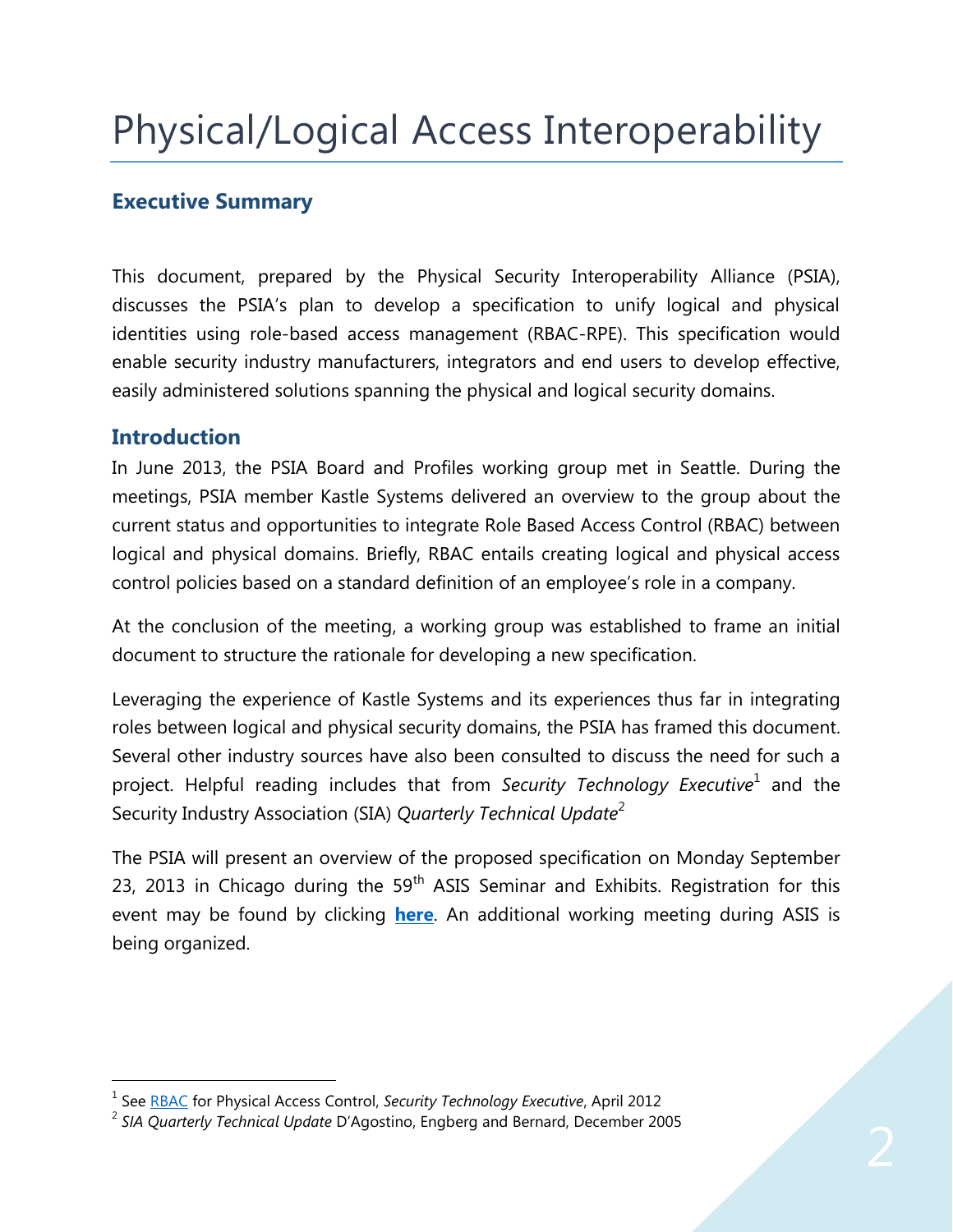## <span id="page-2-0"></span>**Overview**

#### <span id="page-2-1"></span>Business Objective

Create a technical specification to encourage the creation of standards-based solutions that make logical and physical security more functional and their administration more efficient.

#### <span id="page-2-2"></span>Technical Objective

Define a PSIA specification using "Lightweight Directory Access Protocol" (LDAP) to unify logical and physical identities using role-based access management (RBAC).

The PSIA is taking an inclusive approach, inviting members and other groups to participate in the specification working group.

#### <span id="page-2-3"></span>Progress

PSIA members have already created the world's first Area Control specification for physical security, and this specification is being adopted by most of the major access control manufacturers. The specification allows a variety of physical security technologies to interoperate with each other.

#### <span id="page-2-4"></span>The Next Step

To enable the market to create open solutions for enhanced security functionality and more efficient security administration, a specification needs to be created to allow logical and physical security domains to exchange role-based access profile information between each other in a standardized way. We present the business rationale and use case scenarios for such a specification below.

## <span id="page-2-5"></span>**Background**

#### <span id="page-2-6"></span>Standards-Based Identity Unification

The unification of H.R., logical and physical security identities is challenging and expensive. The so-called solutions that exist today show no evidence of being standards-based. These proprietary offerings require vendors and integrators to significantly change the workflow cycles and responsibilities in both the physical and logical/IT security domains to create "solutions" to identity unification.

Solutions that lock customers to a particular vendor are usually proprietary and expensive, and cannot be cost effectively integrated with new technologies that security and IT organizations acquire. It is also generally difficult to mesh proprietary nonstandard offerings with an organization's broader technology fabric.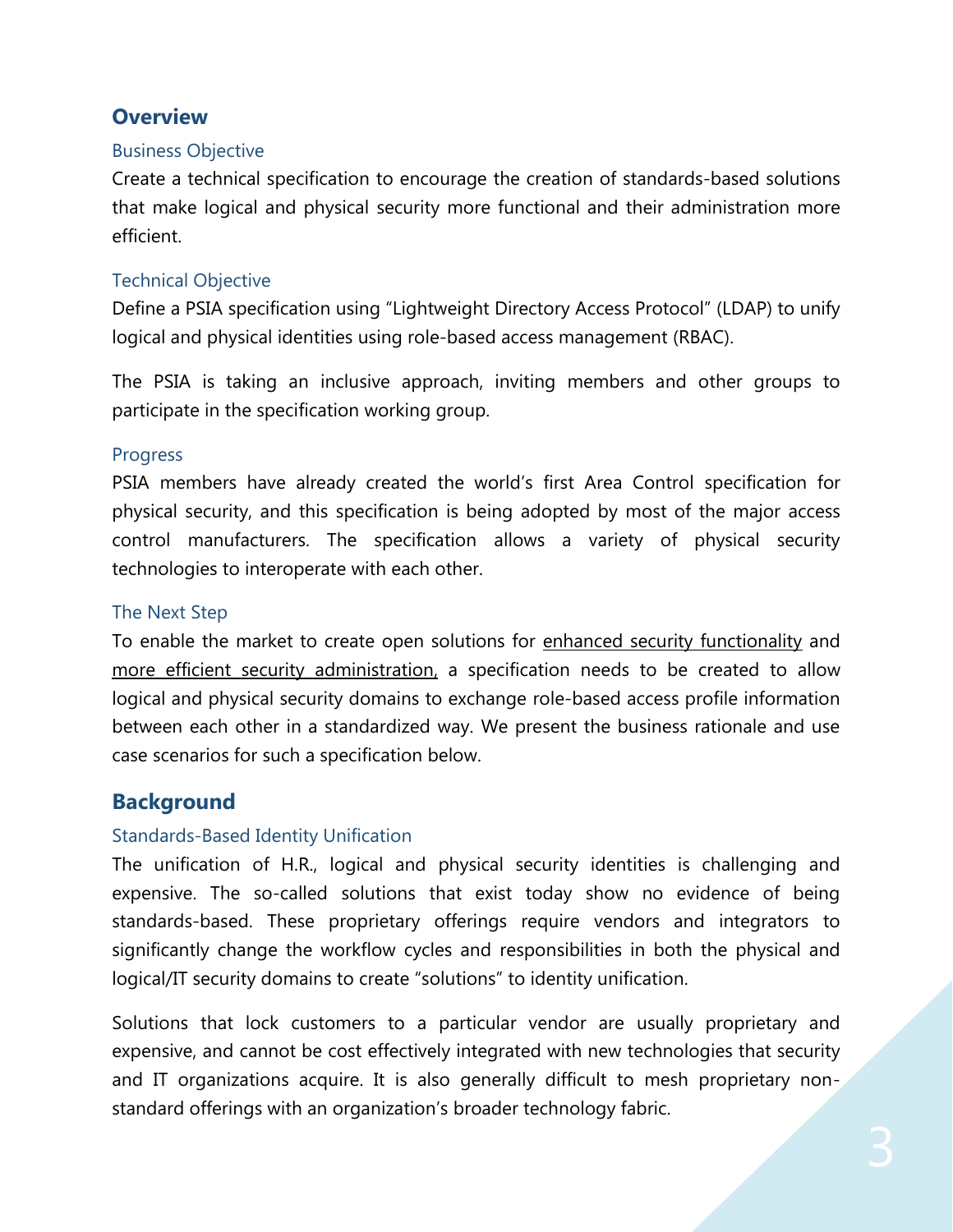## <span id="page-3-0"></span>Identity Management

Today, it is common practice to populate logical and physical identities using the H.R. Management System (HRMS) as the authoritative data source. Integration to populate either the physical or logical security system using HRMS was solved some time ago and is not the focus of this document.

## <span id="page-3-1"></span>**The Need**

## <span id="page-3-2"></span>**Workflow**

Logical and physical identities are rarely and efficiently reconciled between each other, without significant expense and duplication.

The typical security workflow is: HRMS  $\rightarrow$  Logical  $\rightarrow$  Physical and usually involves manual processes which add cost, the potential for error and delay workflows.

Achieving better Enterprise Security Risk Management (ESRM) by enhancing security functionality using the identity assets in both the logical and physical security domains has been a topic of popular conversation but has not been widely adopted. There are several reasons for this, including that often, one domain is forced to change its core functions to suit the other, or because the vendor solution is proprietary and expensive.

There are two apparent reasons that reconciliation between physical and logical security are desired: 1) the need for enhanced security functions; and 2) more efficient physical security administration.

## <span id="page-3-3"></span>Enhanced Security Functions Needed

- o Examples of enhanced security achieved through unified physical and logical identities:
	- A user cannot authenticate to a logical security environment (login to a computer system) in a particular physical location without first having been determined to be physically present, using physical access control.
	- Remote access to logical assets could be questioned when a user is physically present in the location in which those assets exist, and so has no apparent reason for remote access.
		- These authentication and access solutions are especially relevant given that solving ongoing cyber-related intrusions in organizations is a clear and urgent priority.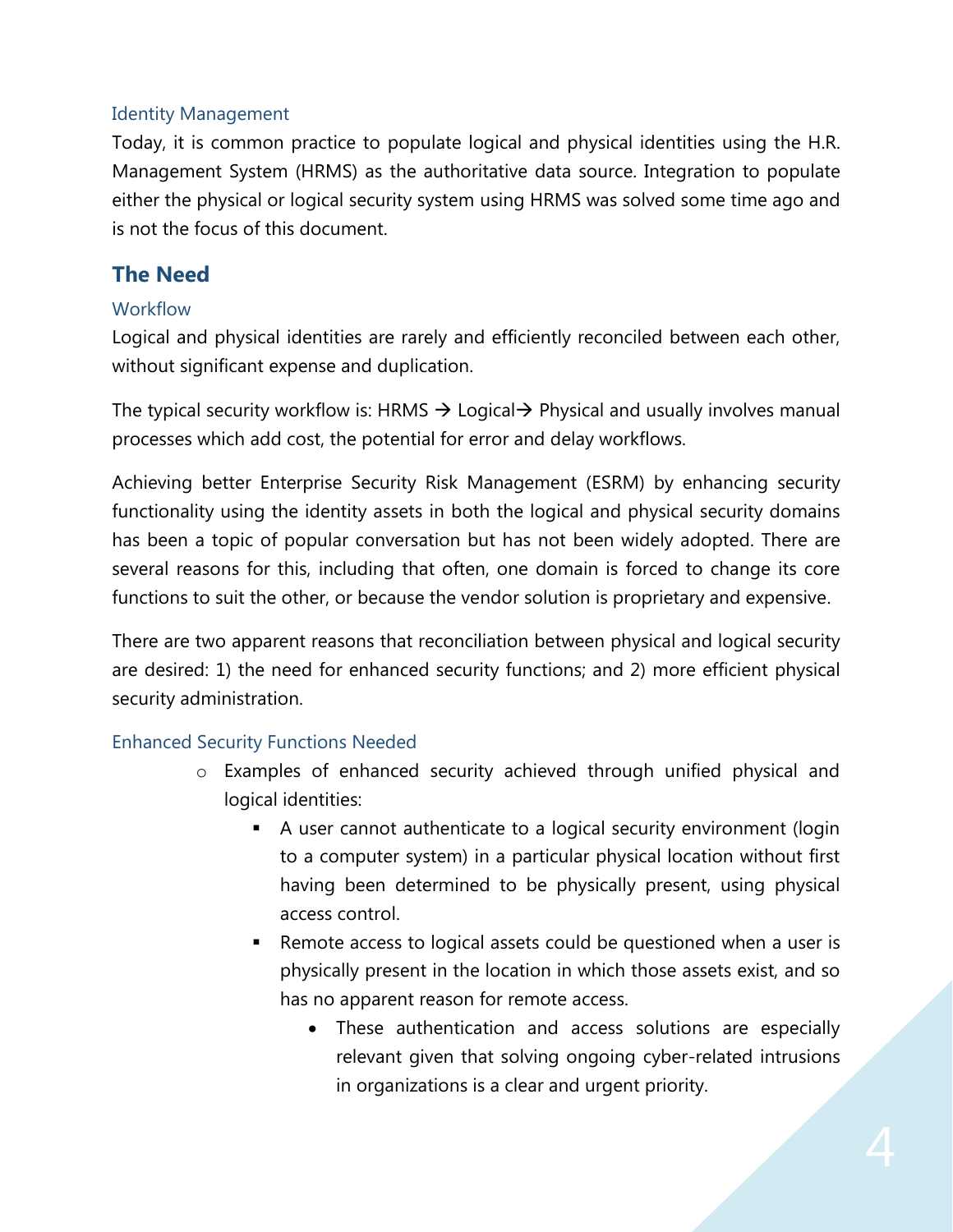#### <span id="page-4-0"></span>More Efficient Physical Security Administration

- Access control systems today lack uniformity of approach to administration, and automated privilege management functions. This means that the cost of administration becomes a burden as the system is more actively used or scales upward.
	- o Examples: Business activity that creates the need to carry out administration to enact different access privileges:
		- Organizational restructuring
		- Changes to contracts
		- Acquisition or divestment of business units or companies within a group that may then require:
			- Integration of different logical access control systems
			- Integration of different physical access control systems
		- Employees who travel between locations and require temporary access
			- In discussions with one Fortune 50 organization, its Security Managers cited the case of managing nearly 200,000 existing physical identities. Of these, at any given time, several thousand are being administrated to create temporary privilege for workers to access locations while traveling. They state that about 20% of the activity of the 1,200 administrators is to create temporary access for the traveling worker.
			- Automated Privilege Management would allow temporary access to be created by utilizing a travel record to create and then revoke temporary access in a defined physical boundary. The efficiencies gained would be significant.

# <span id="page-4-1"></span>**Security Workflow Scenario for Identities**

Discussion among PSIA members reveals that one possible identity unification workflow scenario is to use the privilege structure defined in the logical security domain to organize and manage physical security privileges. The PSIA specifically is considering developing a specification that would enable the migration of RBAC (specifically RPE – RBAC Policy Enhanced Standard) from the logical domain to the physical security domain.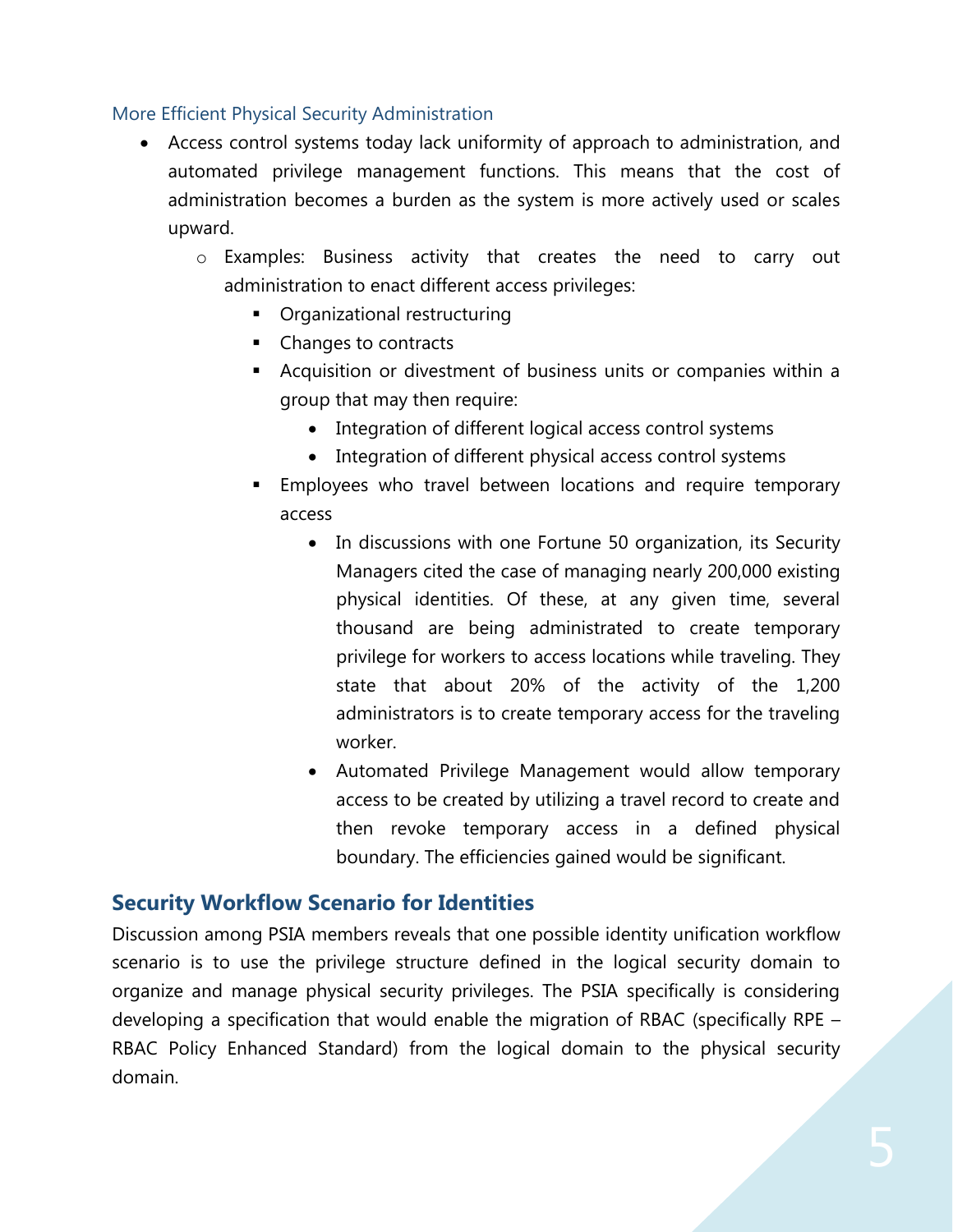RBAC-RPE is a standards-based approach to defining the business roles of employees within an organization. Once functional roles are defined, each role is then assigned logical (applications and data) and physical access privileges (or policies). Roles are then assigned to employees, in contrast to assigning physical and/or logical access privileges directly to an individual. $3$ 

The PSIA specification would thus augment physical security functionality by providing a mechanism for greater connectivity between both domains, and a standardized, more efficient mechanism for physical security administration through the use of RBAC.

Providing a standard method for the physical security community to gain such connectivity to logical RBAC will enable the creation of interoperable tools by the market that address the security and business needs described in this document.

These needs and the benefits of addressing them are not new, but end users and integrators have only rarely tried to address them because no standardized, industrywide mechanism to implement has existed.

# <span id="page-5-0"></span>**The Project**

 $\overline{a}$ 

The proposal is to establish a formal PSIA working group for Physical-Logical Access Interoperability that will define a new specification to address the identify unification problem. This specification will enable the creation of solutions that allow logical and physical identities to be mapped relevant to each other. The PSIA specification will likely utilize the existing standard LDAP at its core, because LDAP is a published, widely adopted directory standard. The benefits of the PSIA specification will include more efficient management of identities without altering the existing logical identity ecosystem, and delivery of an overall lower cost structure, making it easier to develop and articulate a more compelling ROI.

<span id="page-5-1"></span>More specifically, logical identities and roles could be imported and mapped in a physical security ecosystem without removing the value and features that a physical security solution provides to manage devices in the physical security domain.

<sup>&</sup>lt;sup>3</sup> [http://csrc.nist.gov/groups/SNS/rbac/,](http://csrc.nist.gov/groups/SNS/rbac/) accessed 8/27/13